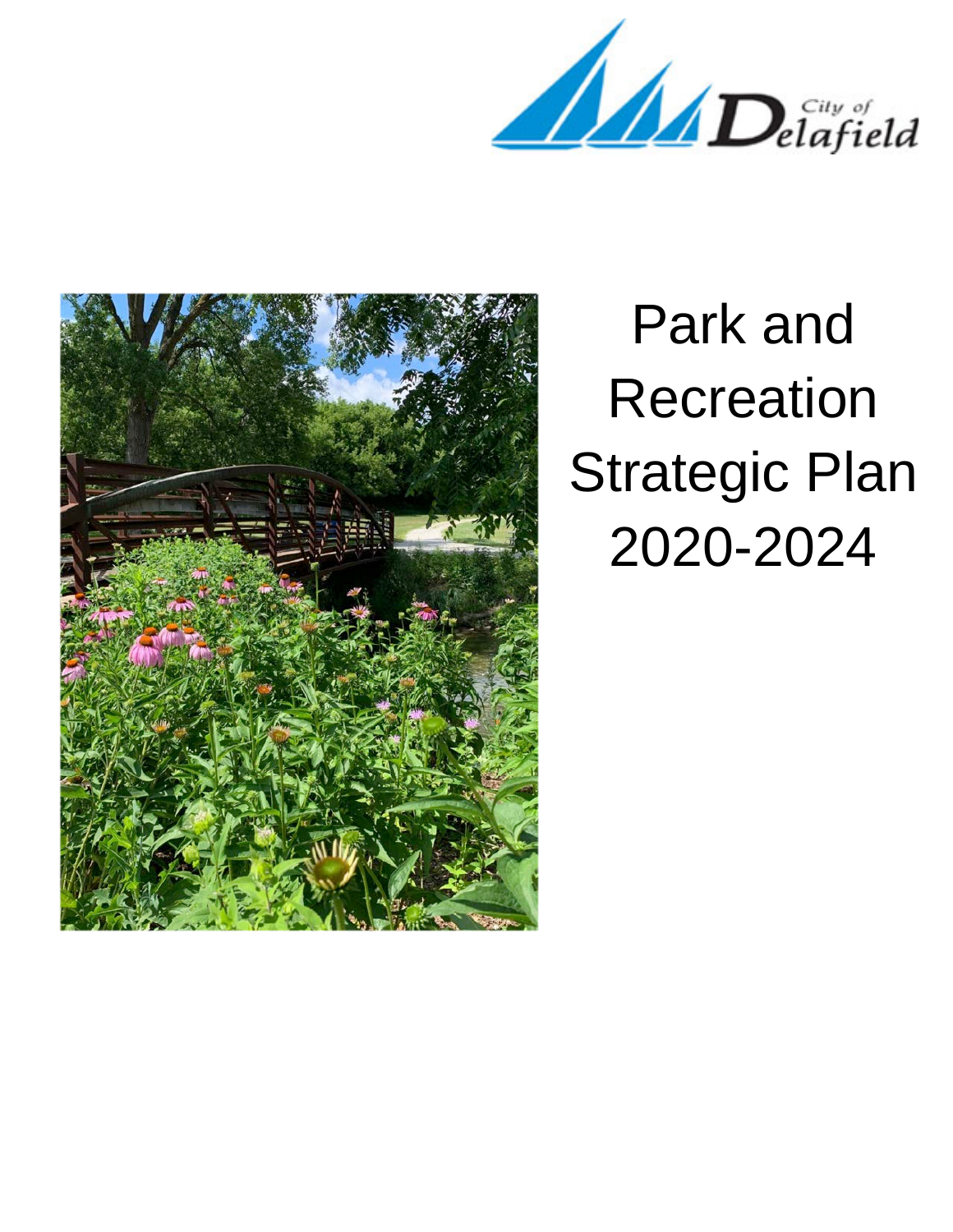### City of Delafield

## **CONTENTS**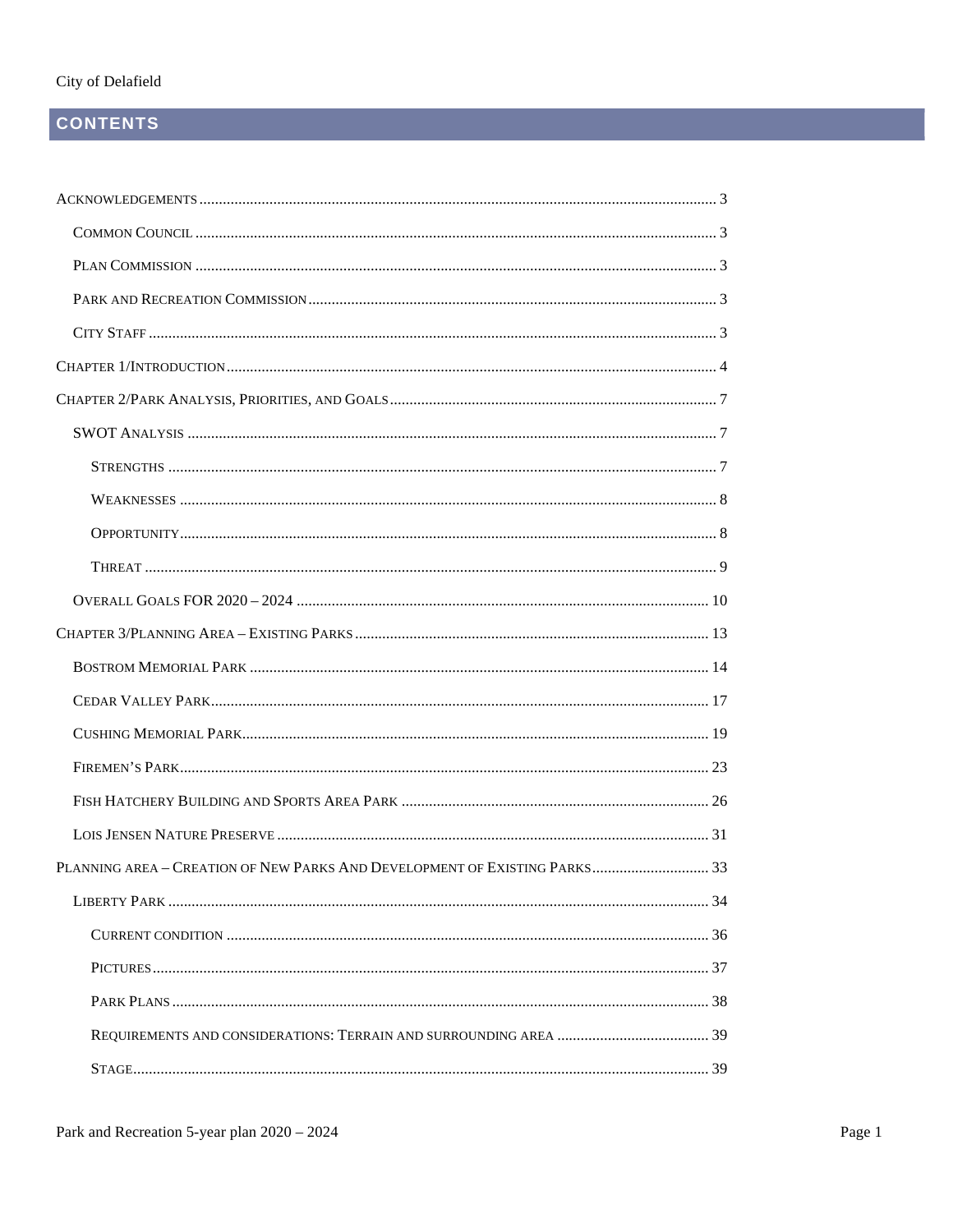| ZONES 1, 2, 3 - SOUTH WEST SECTION OF THE BARK RIVER DOWNSTREAM FROM LAKE NAGAWICKA 53          |  |
|-------------------------------------------------------------------------------------------------|--|
| ZONES 5, 6, AND WETLANDS - NORTH EAST SECTION OF THE BARK RIVER UPSTREAM FROM LAKE NAGAWICKA 53 |  |
|                                                                                                 |  |
|                                                                                                 |  |
|                                                                                                 |  |
|                                                                                                 |  |
|                                                                                                 |  |
|                                                                                                 |  |
|                                                                                                 |  |
|                                                                                                 |  |
|                                                                                                 |  |
|                                                                                                 |  |
|                                                                                                 |  |
|                                                                                                 |  |
|                                                                                                 |  |
|                                                                                                 |  |
|                                                                                                 |  |
|                                                                                                 |  |
|                                                                                                 |  |
|                                                                                                 |  |
|                                                                                                 |  |